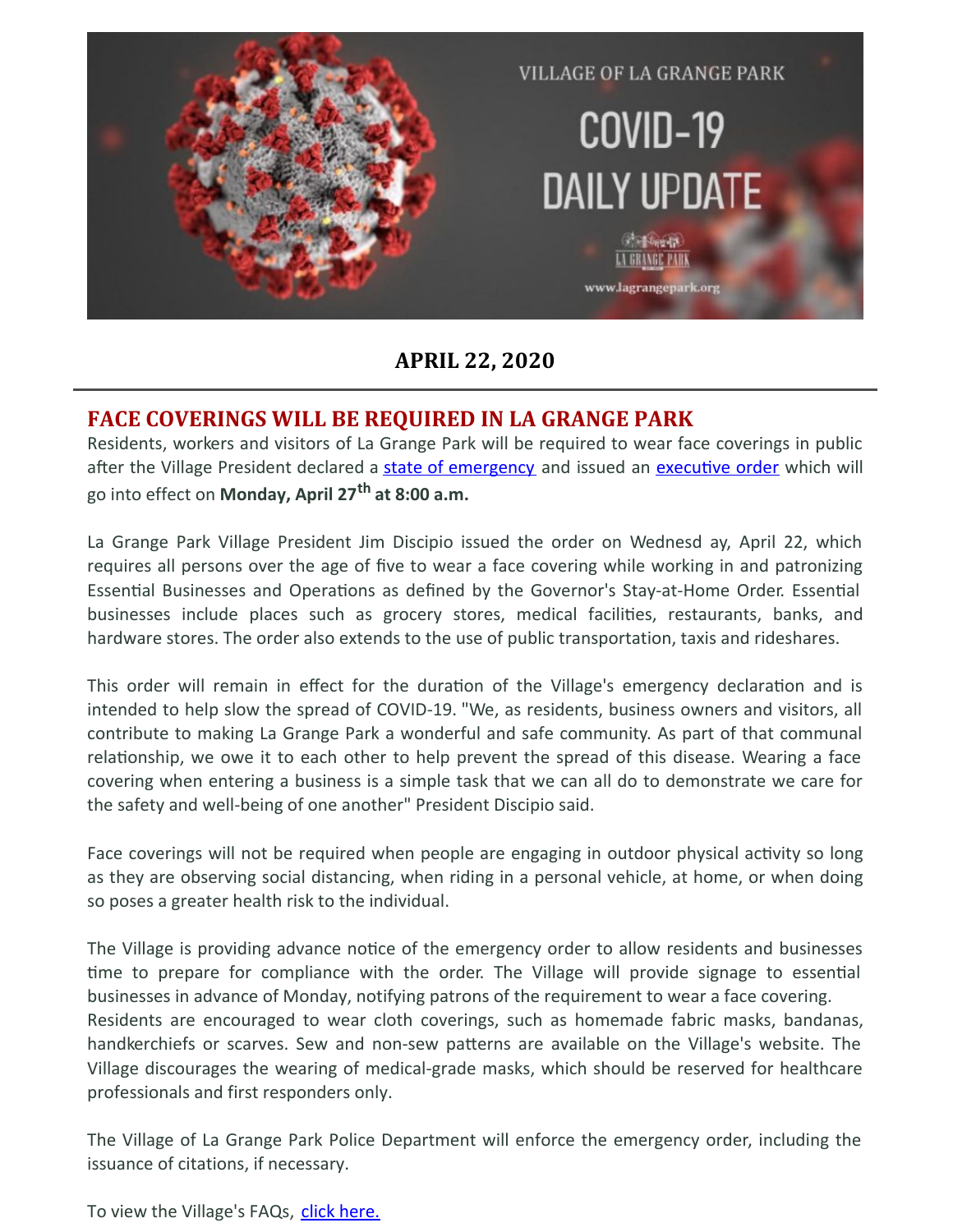To view a PDF of the press release, click [here.](https://files.constantcontact.com/fac2adf0101/1af60afc-b970-4f83-a6d0-b6a48f8d2873.pdf) To view the Declaration of Local State of Emergency, click [here.](https://files.constantcontact.com/fac2adf0101/52eca505-a539-4434-b4f2-46e04e3c8042.pdf)

To view the Executive Order, click [here.](https://files.constantcontact.com/fac2adf0101/18c65e4d-e6d5-434c-ab0c-6beea88251d0.pdf)

#### **Additional Resources for Face Coverings**

- The CDC has published instructions on how to wear, clean and make face coverings at home. Click here to see the [instructions.](https://www.cdc.gov/coronavirus/2019-ncov/downloads/DIY-cloth-face-covering-instructions.pdf)
- No-sew masks with Surgeon General Dr. Jerome Adams. ( video [available](https://www.youtube.com/watch?v=tPx1yqvJgf4) here).
- CDC American Sign Language (ASL) Video Series: Face Coverings (video [available](https://www.youtube.com/watch?v=t9cnxxsEKpk&list=PLvrp9iOILTQatwnqm61jqFrsfUB4RKh6J&index=2&t=0s) here).
- No-sew face coverings (*[illustrated](https://www.cnn.com/2020/04/04/health/how-to-make-your-own-mask-wellness-trnd/index.html) guide available here*).
- Hand-sewn masks (*illustrated guide available here*).

# **HAPPY EARTH DAY!**

Today marks the 50th Earth Day celebration - though this one will take a markedly different approach to the first event in 1970, as it will be held virtually amid the coronavirus pandemic. There are online events scheduled across the globe to mark the occasion: The Earth Day Network will hold a day of [action](http://go.politicoemail.com/?qs=8455db262d8812df2362ab8e54ed3bf9806c8fa807fbb30537130c6732e41ce30514e45d582fb22a0fcfbfc8659421e0), issuing a new call to action every hour and a [livestream](http://go.politicoemail.com/?qs=8455db262d8812df4d6cfddb954b4ddffe332c3532496b20783b4453b38ba0dedff00d1883ee2d65a6b80e09b7338aa7) of performances and speeches.

### **LA GRANGE PARK PUBLIC LIBRARY CONTINUES TO INCREASE OFFERINGS**

Visit [www.lplibrary.org](http://www.lplibrary.org/) to see what's new! Our homepage lists events that are coming soon, but you can also click on our events page to see into the future. Some highlights include:

#### **Children's Department**

- An abundance of story times and other programs have been shared and will continue on our social media channels! Like or follow us on **Facebook, [Instagram,](https://www.facebook.com/lagrangeparklibrary/) and/or [Twitter](https://twitter.com/LPLibrary)** to stay informed. Every Friday there is a LIVE story time for children ages 3-5 years old at 10am!
- All virtual story times and programs are available on our [Children's](https://www.youtube.com/channel/UCxBrckPkIK4pjrKDuddZj0w) YouTube Channel. Become a subscriber!
- A special Earth Day story time from Ms. Margaret can be viewed [here](https://www.youtube.com/watch?v=MJe_rDTQzAY&feature=youtu.be).

#### **Teen Department**

Join us Wednesday, April 29 at 7:00 p.m. on [Kast](https://www.kastapp.co/) for the first *[Psych](https://www.lplibrary.org/events2/psych-the-movie/?occurrence=2020-04-29)* movie. Yep, that means a second one is coming soon.

#### **Adult Department**

- Have you used the past few weeks to finish some crafts or pick up a new hobby? Join us on Zoom to show off! Whether it's a painting, a poem, or a sweater knitted out of cat hair, we want to see it! [Register](https://www.lplibrary.org/events2/stay-at-home-show-and-tell/) to receive e-mail instructions on how to join.
- Need something notarized? We can help! Email us at [notary@lplibrary.org](mailto:notary@lplibrary.org) to schedule a virtual appointment with our notaries.

### **A MESSAGE FROM COMED**

As our communities work together to follow stay-at-home orders and ensure public safety, we understand that COVID-19 is imposing ongoing financial strain on many families and businesses. That's why ComEd is voluntarily extending through at least June 1, 2020, its suspension of disconnections for customers who cannot afford to pay their electric bill. We are also extending oru